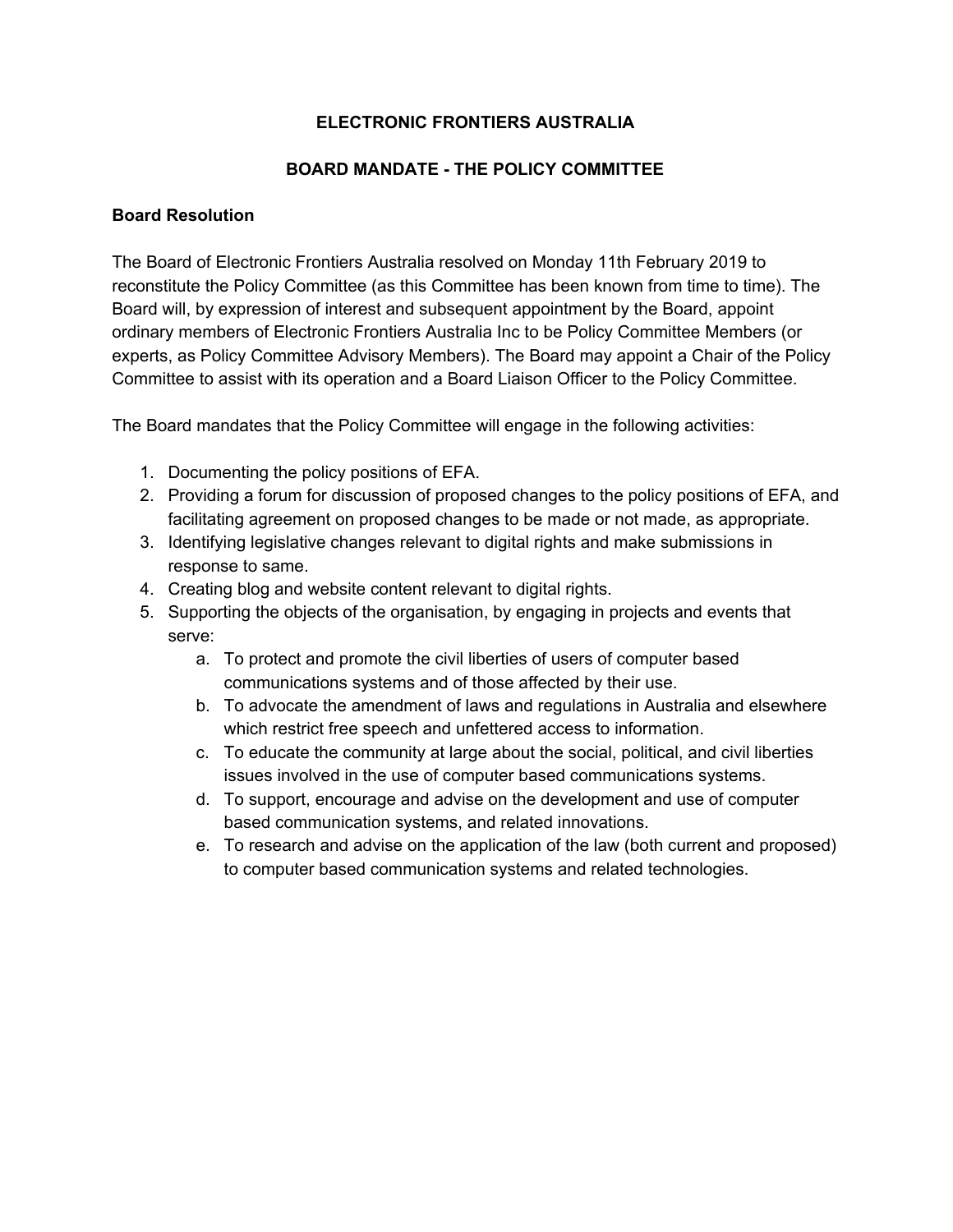## **Induction Pack for Policy Members**

#### 1. History of EFA and Policy Committee

Electronic Frontiers Australia Inc. (EFA) is a non-profit national organisation that has been promoting and protecting digital rights and liberties in Australia since it was established in January 1994.

The Policy Committee is an expression of EFA's commitment to ensuring inclusive and consensus-based policy creation. The Policy Committee exists by mandate of EFA's Board and comprises individuals who have a keen interest in protecting and promoting digital rights for Australians. The Policy Committee has a diverse membership from all aspects of society.

The Board accepts expressions of interest from all EFA members, who are willing and able to volunteer their time to draft and formulate submissions on legislative reform, publications regarding digital rights in Australia and supporting the [objects](https://www.efa.org.au/about/rules-of-incorporation/) of EFA on a consistent and ongoing basis.

## 2. Summary of Policy Positions (A *Working Document*)

See [here](https://docs.google.com/document/d/1053TWRL45WJwhg9VqCZ7UBnIzohrfJTwCp5U_rA1HqU/edit).

3. Function of the Policy Team

Policy Committee will engage in the following activities:

- a. Identifying legislative reform relevant to digital rights and make submissions in response to same.
- b. Creating blog and website content relevant to digital rights.
- c. Supporting the objects of the organisation, by engaging in projects and events that serve:
	- i. To protect and promote the civil liberties of users of computer based communications systems and of those affected by their use.
	- ii. To advocate the amendment of laws and regulations in Australia and elsewhere which restrict free speech and unfettered access to information.
	- iii. To educate the community at large about the social, political, and civil liberties issues involved in the use of computer based communications systems.